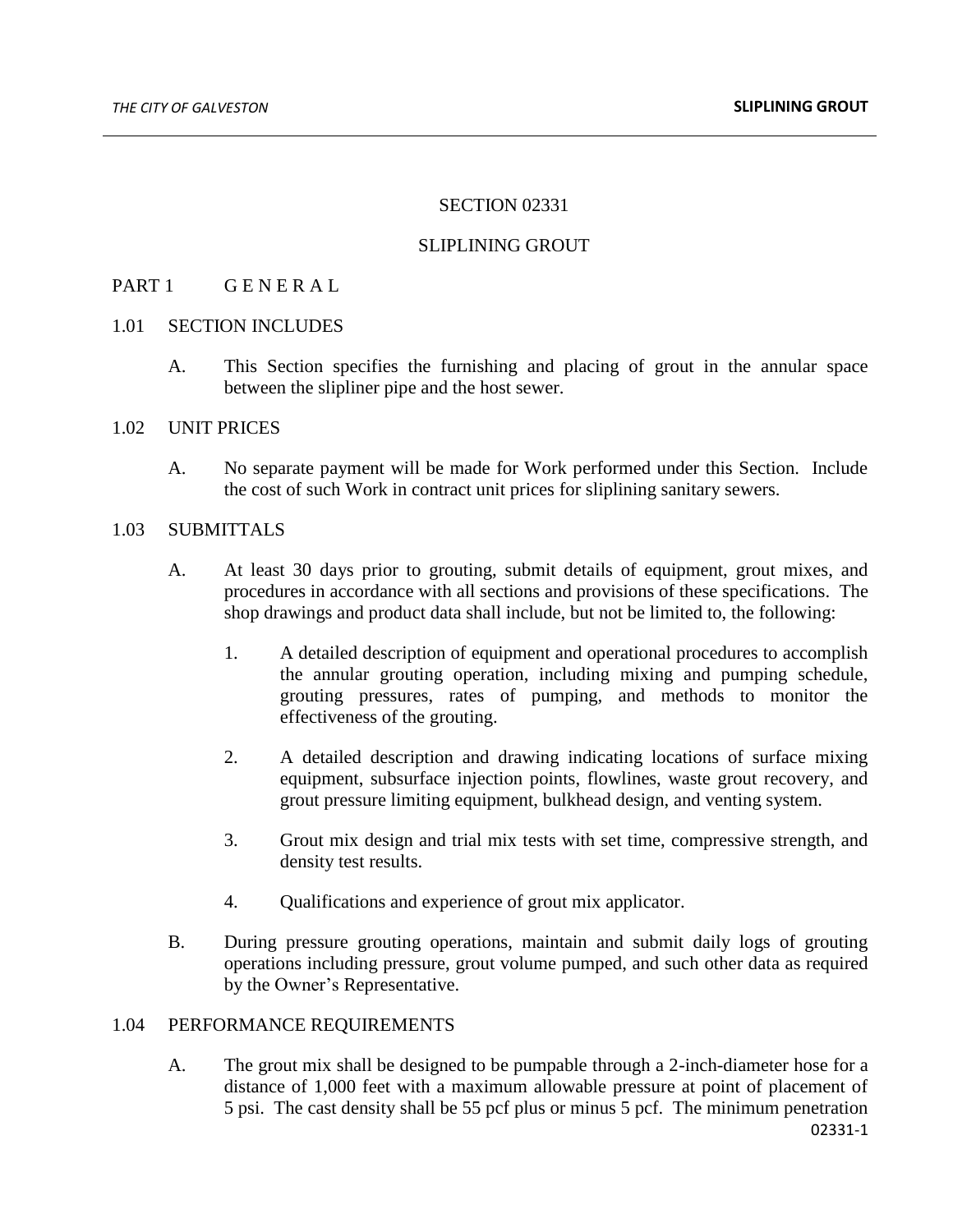resistance after 24 hours shall be 100 psi in accordance with ASTM C403. The minimum compressive strength at 28 days shall be 200 psi, in accordance with ASTM C495. The grout mix shall have less than 1 percent shrinkage by volume.

- B. The application system shall have sufficient gages, monitoring devices, and tests to determine the efficiency and effectiveness of the grouting work and provide means of accurately determining the amount of grout injected. The Contractor shall be prepared to modify or change his operation should the grouting not perform as proposed. Such modifications and changes shall be done in a timely manner to avoid unnecessary delay to the completion of the Project.
- C. No deleterious amounts of toxic or other poisonous substances shall be included in the grout mix nor otherwise injected underground.

# PART 2 PRODUCTS

### 2.01 MANUFACTURERS/APPLICATORS

A. The applicator of the grout mix shall be certified by the grout mix manufacturer and approved by the Owner's Representative. The certified applicator shall be regularly engaged in the placement of grout, including completion of pipeline grouting installations.

## 2.02 MATERIALS

- A. Cement: The cement shall comply with ASTM C150. Pozzolans and other cementitious materials are permitted.
- B. Fly Ash: The fly ash shall comply with ASTM C618. Either Type C or Type F shall be used.
- C. Sand, if provided, shall conform to ASTM C144, except as modified below:

| U.S. Standard | <b>Percent Passing</b> |
|---------------|------------------------|
| Sieve Size    | by Weight              |
| No. 16        | 100                    |
| No. 30        | 60-85                  |
| No. 50        | 10-35                  |
| No. 100       | $5 - 25$               |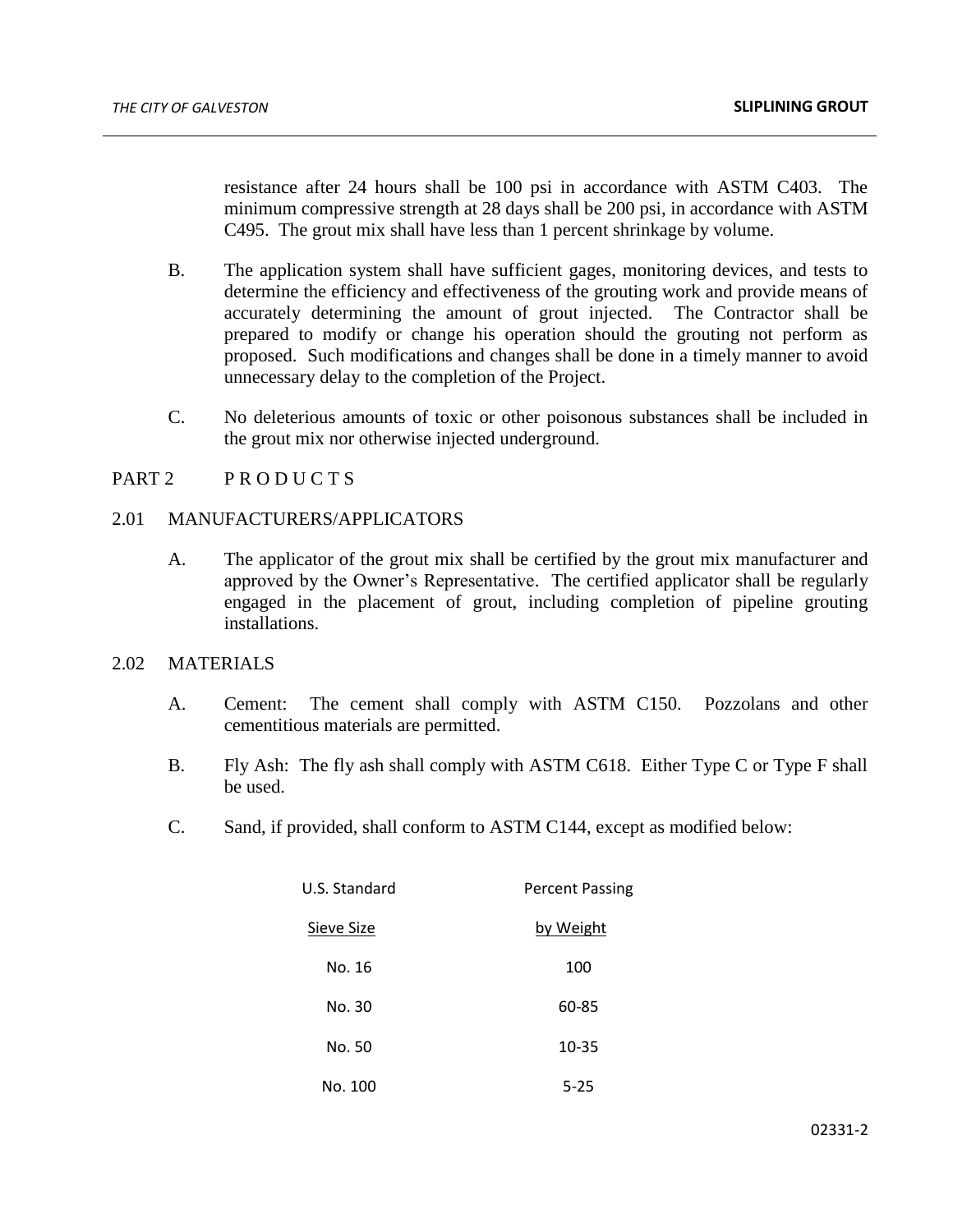No. 200 0-10

- D. Water: Use potable water free from deleterious amounts of alkali, acid, and organic materials which would adversely affect the setting time or strength of the sliplining grout.
- E. Admixtures: Admixtures shall be selected by the manufacturer of the sliplining grout to meet the performance requirements, to improve pumpability, to control set time, and to reduce segregation.

### PART 3 EXECUTION

### 3.01 PREPARATION

- A. Owner's Representative shall be notified at least 24 hours in advance of grouting operations.
- B. Grouting equipment and procedures shall be selected and operated with sufficient safety and care to avoid damage to existing underground utilities and structures.

#### 3.02 EQUIPMENT

- A. Mixers and Pumps: The grout shall be delivered to the injection point at a steady pressure with a nonpulsating centrifugal or triplex pump at the mix tank. Means shall be provided to increase or decrease the water-cement ratio. The system shall mix the grout to a homogeneous consistency. Means of accurately measuring grout component quantities, pumping pressures, and volumes pumped shall be provided.
- B. Pressure Gauges. Contractor shall provide one pressure gauge at the point of injection and one pressure gauge at the grout pump. Grouting shall not proceed without appropriate gauges in place and in working order. Pressure gauges shall be equipped with diaphragm seals, have a working range between 1.5 to 2.0 times the design grout pressure, and have an accuracy within 0.5 percent of full range.

### 3.03 GROUTING

A. Scope: Grout shall be placed in the annular space between the sliplining pipe and the host sewer. The annular space shall be completely filled without deflecting the pipe greater than 1.5 percent. The grout equipment and procedures shall be tested in accordance with the Contractor submittals approved by the Owner's Representative. The test shall be performed on the first pipeline segment to be grouted and observed by the Owner's Representative. If the grout does not totally fill the annular space, the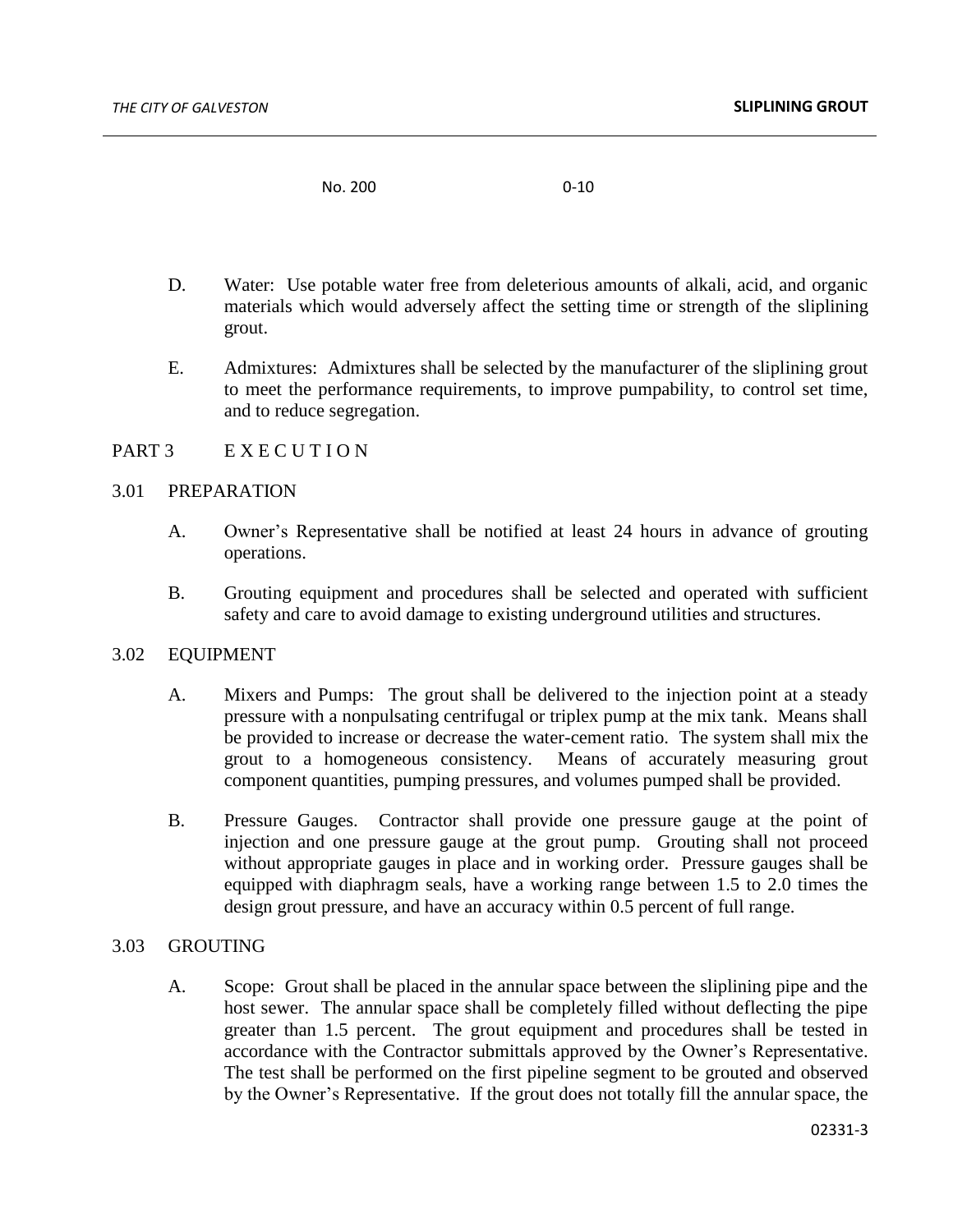Contractor shall adjust his procedure mix and rerun the test on the first pipeline segment.

- B. Procedure:
	- 1. The grout shall be placed for a given pipeline segment between bulkheads. Bulkheads shall be placed at the ends of each pipeline segment to seal the annular space from sewer flow. Bulkheads shall not be removed until after the grout has set.
	- 2. The slipliner pipe shall be equipped with a weir to fill the slipliner pipe to prevent flotation during the grouting operation.
	- 3. Standing or running water in the annular space shall be removed or controlled to maintain the correct water ratio of the grout mixture. The annular space shall be grouted by injecting grout from one end of the pipeline segment, allowing it to flow toward the other end. The annular space shall be vented to assure uniform filling of the void space.
	- 4. Pressure on the annular space shall be limited to prevent damage to the liner and shall not exceed 5 psi. Regardless of the pressure, the Contractor shall be solely responsible for any damage or distortion to the slipliner pipe due to grouting. An open ended, high point tap or equivalent vent must be provided and monitored at the bulkhead opposite to the point of grouting.
	- 5. Grout shall be pumped until a grout of within 0.3 pounds per gallon of specified grout injection density discharges from the end opposite the injection point. This procedure is intended to ensure that the grout is not diluted by extraneous water in the annulus.
	- 6. The drilling of access holes from the surface to facilitate backfilling shall not be allowed.

## 3.04 FINAL CLEANUP

A. No hardened grout shall be permitted in the slipliner pipe invert after completion of grouting operations.

# 3.05 DEWATERING SYSTEM OPERATION

- A. The dewatering system shall be operated until the grouting of the slipliner pipe is complete.
- 3.06 TESTING